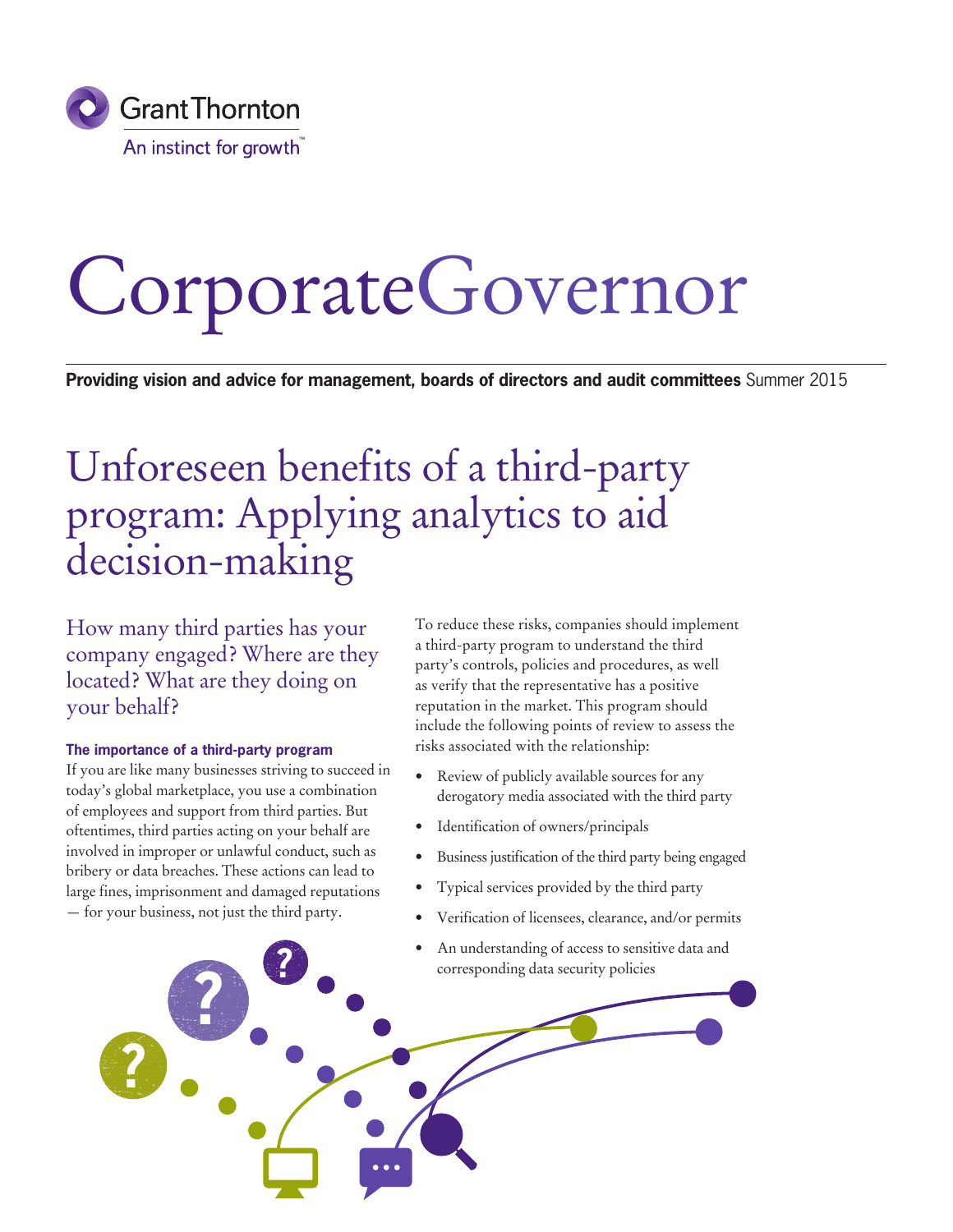

A significant benefit of a well-established thirdparty program is a standard onboarding and renewal process — before a contract is signed — across the globe and across all functions. From there, you can develop process efficiencies to identify dedicated teams to review a specific risk or specific relationship and proactively address any risks and/or red flags.

There are also unforeseen benefits that can be realized from establishing a third-party program across all functions of an organization. Often the establishment and management of these programs are driven by compliance; however, viewing your third-party population through an analytical lens can benefit the organization as a whole. In addition to helping set up a legally defensible position to continue the fight against fraud, bribery and corruption, a robust thirdparty program will also help to identify areas for process efficiencies and increased revenue.

#### **Ask the right questions**

During the onboarding/renewing stage of a thirdparty life cycle, you're collecting a large amount of data to address the risks of a particular vendor or customer. With little modification to the program, intake forms and questionnaires can include additional data points to provide further visibility into each relationship. These data points can include:

- Discounts
- Commissions
- Annual sales
- Data security practices and policies
- Key contract terms (e.g., start date, end date)
- Supported product and service lines
- Territories served

This additional data provides a risk and business perspective to the various stakeholders as they decide to engage a third party or renew a third-party relationship. A comprehensive view can prompt questions, such as whether it makes sense to add another distributor in an already saturated region. Collecting these additional data points not only answers compliance questions, but also provides valuable insight into the revenue-generating side of the business.

## **Apply analytics**

By asking the right questions upfront, you'll collect data for rich, robust reporting that can be used for various purposes throughout the business. Establishing a central repository of third-party relationships allows for a one-stop shop for reporting and analytics. You can then develop standard reports to provide the number and classifications of third parties in a given country and region. You can create relevant reports for various stakeholders, both within compliance and the business.

**• Increase revenue:** Third-party data can be used to provide visibility and insight into discounts and commissions across the entire third-party population. For example, after implementing a third-party program, a large manufacturing client developed a report showing all distributors who purchase branded products and resell those products in the market. A second report was generated to show all distributors receiving a discount greater than 25% in a given region. By applying additional data points collected as part of the process, this report also included the specific product lines being sold. Taking it a step further, this client examined all other distributors in that region reselling similar product lines. They found that there was one distributor in that region that receives less than the 25% discount and has similar market coverage. As such, this client decided to funnel more product through the distributor who receives a lesser discount, thereby increasing profit. This visibility would not have been possible without the third-party data.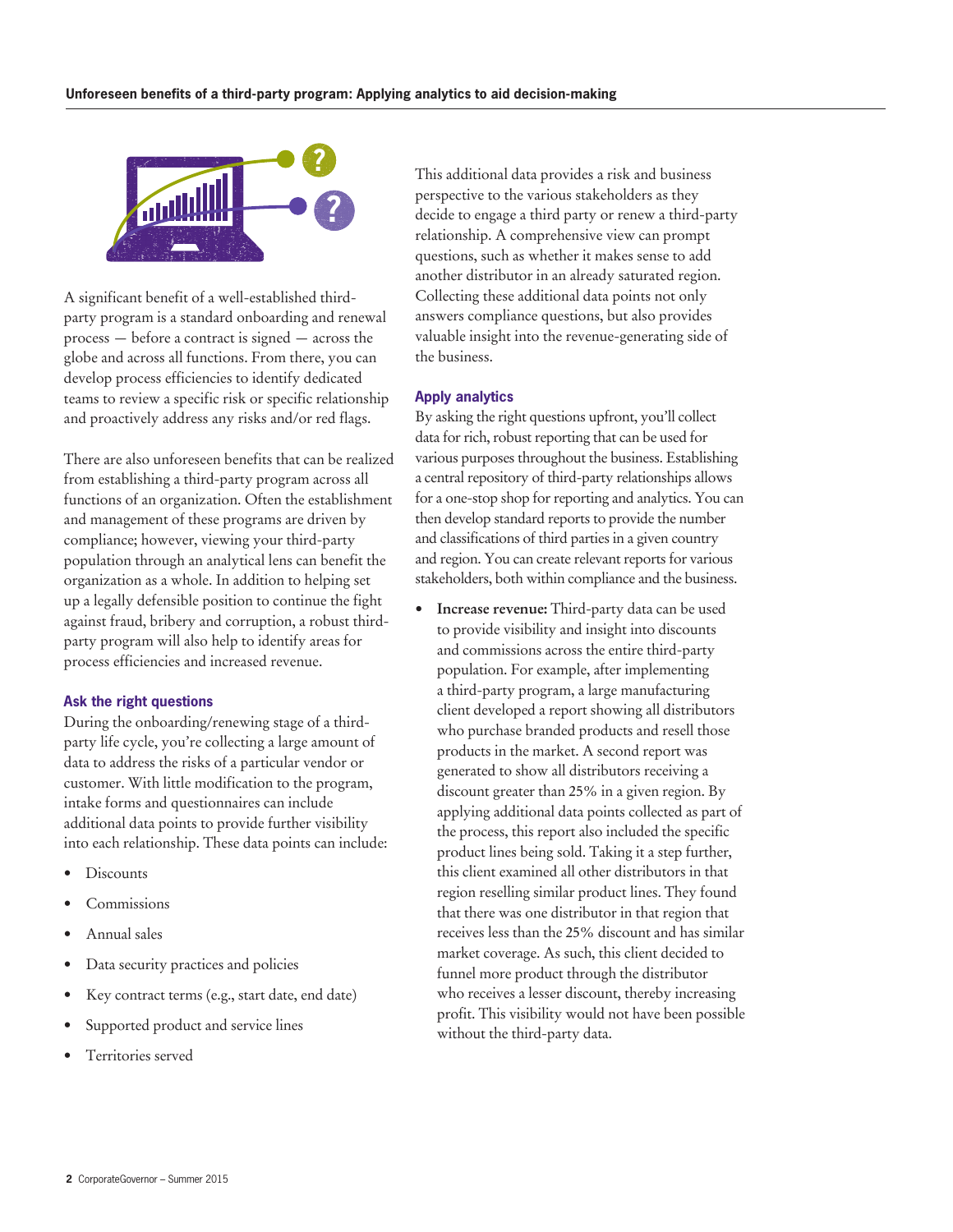- **• Vendor/customer rationalization:** Visibility into the number and types of service providers may also lend itself to cost savings and other operations synergies. By analyzing the third-party data collected, another Grant Thornton LLP client identified that over 250 intellectual property firms were being used across the organization to protect their trademarks and patents. This large population of firms created an administrative burden for the team due to multiple engagement letters and keeping track of which firm represented which country and/or trademark. Using the data collected from the third-party program, this company successfully consolidated this population to a more manageable number and realized better rates for services, achieved operational efficiencies, and gained comfort in knowing that those vendors had been thoroughly vetted.
- **Improve vendor performance management and sourcing:** A key risk management practice includes an understanding of the services your organization requires, as well as an up-to-date mapping of the third parties that perform those services. This includes the agreed-upon servicelevel agreements, especially for these services deemed critical to your organization. A strong third-party program includes a review of the risks of engaging these external parties, and should also include the ability to monitor performance and quality. Having a comprehensive view of your third parties, the costs incurred and the quality achieved greatly improves an organization's ability to negotiate more favorable rates, especially for your most critical suppliers.
- **Visibility:** Dashboards and at-a-glance reporting provide insight for stakeholders from the business and compliance perspectives. Using the data collected from a third-party program can create some unique visibility into the population of third parties. Examples include:
	- Market penetration reports, which outline the number and types of distributors/resellers (along with product lines being represented) in a given territory
	- Contract-expiration summaries, which summarize the number and type of upcoming contracts requiring renewal
	- Discount and commission summaries by country, which provide visibility into the customers/sales agents and their associated discounts and commissions
	- High-risk relationship summaries, which outline high-risk relationships across the organization, helping to guide investigation, audit and other compliance-related teams
- **• Fight fraud and corruption:** Data from a third-party program can also help unveil fraud, conflicts of interest and other corrupt activities. For example, clients can cross-reference HR files against the data from a third-party program (including phone numbers, addresses, owners/ key principals) to identify potential conflicts of interest or fraud. If you spot employees that have addresses or phone numbers matching that of a third party, you know something is not right.